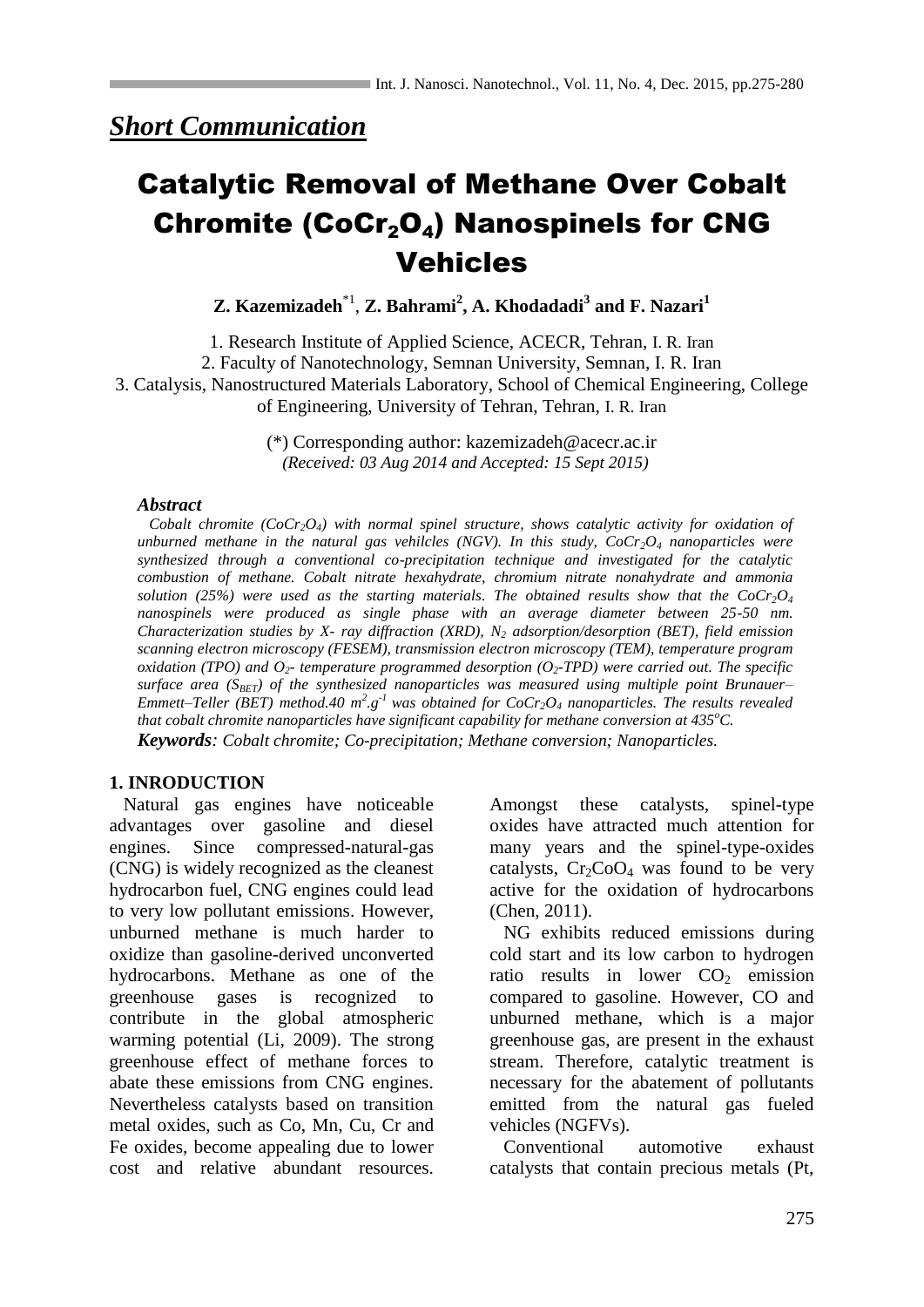Pd and Rh) were used for the treatment of pollutants like CO, unburned hydrocarbons and NOx. Among the precious metals, Pd in its oxidized form (PdO) is believed to be the most active catalyst for methane oxidation (Ziaei-azad, 2011).

Cobalt chromite  $(CoCr<sub>2</sub>O<sub>4</sub>)$ , one of the spinel family  $(AB_2O_4)$ , is ferrimagnetic in nature in which magnetic  $Co<sup>2+</sup>$  ions occupy A site and magnetic  $Cr^{3+}$  ions occupy B site. As well as, cobalt chromite is a multiferroic material, it has been widely used as dye, substrate for film growth and catalyst (Rath, 2011).

Four spinel-type-oxide  $(CoCr_2O_4,$  $MnCr<sub>2</sub>O<sub>4</sub>$ ,  $MgFe<sub>2</sub>O<sub>4</sub>$  and  $CoFe<sub>2</sub>O<sub>4</sub>$ ) were studied as catalysts for methane removal in compressed natural gas (CNG) vehicles. Among them,  $CoCr_2O_4$  was found to be very active for the oxidation of hydrocarbons, as well as for catalytic removal of NOx and diesel soot (Fino, 2006)

 In another study, cerium modified cobalt chromite catalyst with different cerium content was prepared by co-precipitation method and the catalytic activities were evaluated toward methane (Chen, 2011).

Up to now, various techniques have been reported for cobalt chromite nanoparticles synthesis. For example cobalt chromite was synthesized by hydrothermal method with mean crystallite size  $112 \pm 1.4$  nm (Durrani, 2012).  $Cr_2CoO_4$  was prepared by solution combustion synthesis (SCS) method (Fino, 2006), the most of the obtained spinel crystals nanoparticles were between 20 - 50 nm in size range (Fino, 2007). In other study, cobalt chromite nanostructure was prepared by thermolysis of the co- polymer- metal complex at high temperature (Li, 2006).

 The present study concerns the development of nanostructured spinel-type catalysts for the oxidation of methane. For this purpose  $CoCr_2O_4$  nanoparticles were synthesized via co-precipitation method that it is a technique with desirable efficiency and mild condition.

# **2. EXPERIMENTAL**

## **2.1. Materials**

 Cobalt nitrate hexa hydrate (Co  $(NO<sub>3</sub>)<sub>2</sub>$ .6H<sub>2</sub>O), chromium nitrate nona hydrate  $(Cr(NO<sub>3</sub>)<sub>3</sub>.9H<sub>2</sub>O)$  and ammonia solution (25%) were used as the starting materials. All of them were purchased from Merck Company and used without further purification.

# **2.2. Catalyst preparation**

 Conventional co-precipitation method was used to synthesize cobalt chromite nanoparticles. Solutions of cobalt nitrate (0.5M), chromium nitrate (1M) and ammonia solution (25%) were prepared in 25 ml volumetric flasks separately by dissolving appropriate amount of them in distilled water, respectively. Desired quantity of cobalt nitrate solution was taken in a 100 ml beaker and then chromium nitrate solution was added slowly to it under continuous stirring.

 The mixed solution was stirred at room temperature for 2h. Then, aqueous ammonia solution (25%) was added dropwise to the mixed solution till the pH of 9 was attained. The hydroxide precipitate was filtered and washed several times with distilled water till the filtrate attained a pH value of about 7. The obtained precipitate was dried in an oven at  $120^{\circ}$ C for 16h and calcined at 600 $^{\circ}$ C for 4h to get well jasper green powder.

# **2.3. Catalytic activity measurement**

 A mixture of 2500 ppm CH4, oxygene (0.5 and 2.0vol%) and Ar were ensured via mass flow controllers. Flow rates of methane and Ar were 30 and 60 mL/min, respectively. Flow rates of this gas mixture and air were set by mass flow controllers in order to obtain a synthetic exhaust gas.

 Oxidation of methane was studied in a fixed bed microreactor at atmospheric pressure. The Spinel samples were pelleted, crushed and sieved to particle size of 0.125-0.297 mm (60–100 mesh size). 100 mg of each sample, supported on a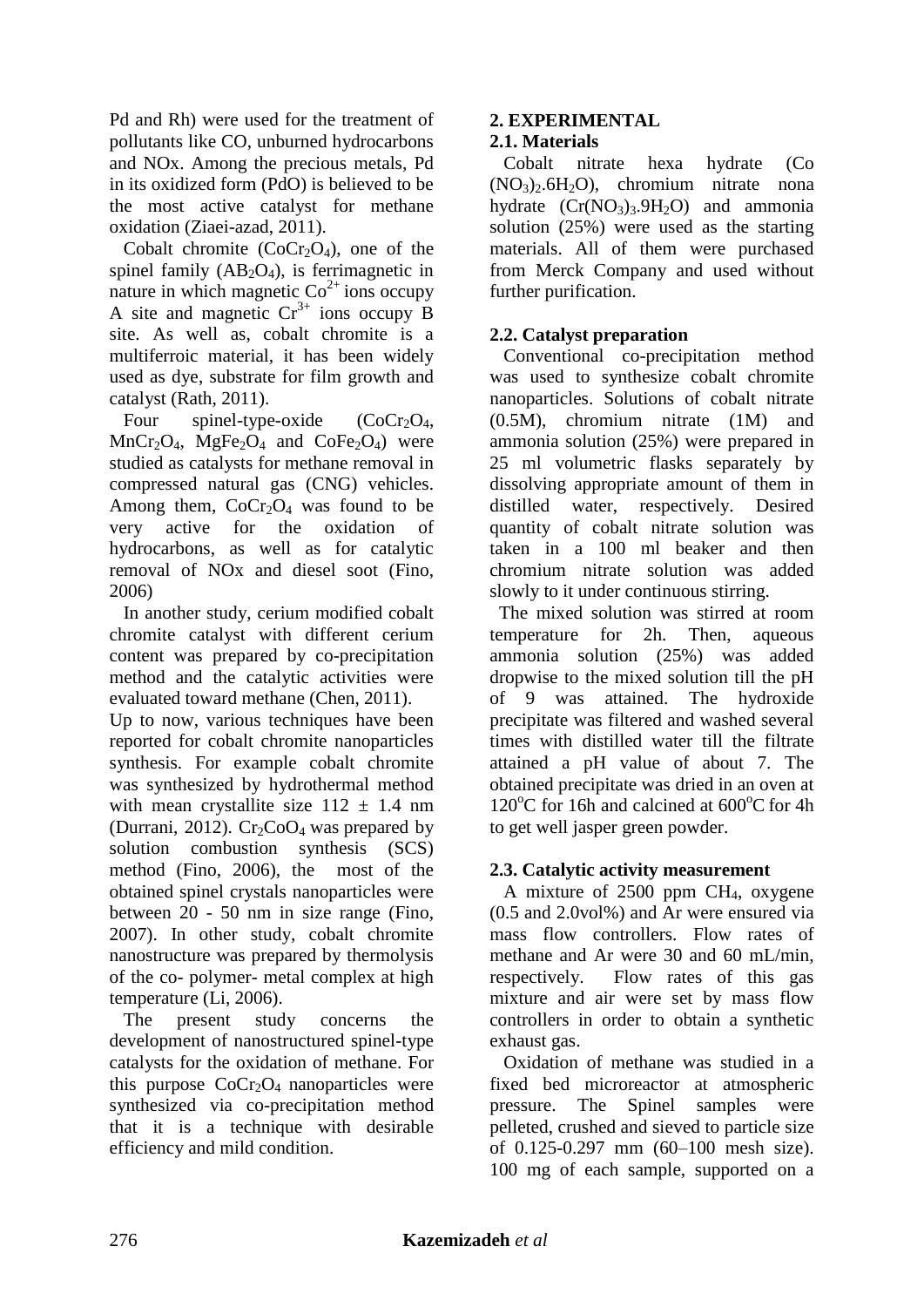small amount of quartz wool, was used to measure the oxidation activity of the catalyst. A thermocouple, placed inside the catalyst bed, was used for both monitoring and controlling temperature of the reactor. Samples were heated from ambient temperature up to 700◦C under the reaction atmosphere and after the steady state condition was achieved at the desired temperature, concentration of the effluents was analyzed by a Shimadzu GC-8A gas chromatographe quipped with a methanizer and an FID. Also a set of valves allowed by passing the reactor feed directly into the gas chromatograph, which provided a direct measurement of the methane concentrations in the feed.

## **2.4. Characterization**

 Structural information of the calcined powders was obtained by X-ray diffraction. XRD pattern of sample was recorded on PW-1800 Philips operated at 40 [KV] voltage and 30 [mA] current with monochromatic  $CuKa$   $(\lambda=1.54$   $[A^{\circ}])$ radiation in the scan range of 2θ between 4 to 74  $(2\theta/S)$  with a step size of 0.04. A Hittachi S-4160 field emission scanning electron microscope (FESEM) and Philips CM- 30 transmission electron microscope (TEM) were used for characterization of the morphology and measure the size of nanoparticles. The specific surface area was conducted at liquid nitrogen temperature (77K) using BELSORP-mini II. O<sub>2</sub>-temperature programmed desorption  $(O<sub>2</sub>-TPD)$  and temperature programmed oxidation (TPO) experiments were carried out using a Quantachrome CHEMBET-3000 apparatus. The  $O_2$ -TPD experiments were performed with 250 mg of samples enclosed in a U-shaped quartz reactor. Prior to each TPD run, the catalyst was heated under an  $O_2$  flow (20 ml/min) up to 600 $°C$ . After a 30 min exposure to  $O<sub>2</sub>$  flow at this temperature as a common pretreatment, the reactor temperature was lowered down to room temperature by keeping the same flow rate of oxygen, thereby allowing a fully oxidized catalyst

with adsorbed oxygen over its surface. Helium was then fed to the reactor at 10 ml/min flow rate and kept for 0.5h at room temperature in order to purge any excess oxygen molecules out of the catalyst surface. The catalyst was then heated to 1000◦C under a flow of 10 ml/min of helium at a constant heating rate of  $10^{\circ}$ C/min. The O<sub>2</sub> desorbed during the heating was detected by a TCD detector.

# **3. RESULT AND DISCUSSION**

The XRD pattern of  $CoCr<sub>2</sub>O<sub>4</sub>$ , that calcined at  $600^{\circ}$ C for 4h, is shown in Figure 1. The well defined peaks are corresponding to the miller indices (111),  $(220)$ ,  $(311)$ ,  $(400)$ ,  $(422)$ ,  $(511)$  and  $(440)$ . The only peak observed is related to  $CoCr<sub>2</sub>O<sub>4</sub>$  (JCPDS card: 22-1084). The obtained results demonstrate that cobalt chromite nanoparticle were synthesized as single phase and pure.

 The FESEM and TEM images are indicated in Figure 2. As it can be observed, the  $CoCr<sub>2</sub>O<sub>4</sub>$  nanoparticles have a mean diameter between 25-50 nm. The obtained particles are mostly agglomerated.

The specific surface area  $(S<sub>BET</sub>)$  of the synthesized nanoparticles was measured using multiple point Brunauer–Emmett– Teller (BET) method. Surface area of CoCr<sub>2</sub>O<sub>4</sub> nanoparticles is equal to 40 m<sup>2</sup>.g<sup>-1</sup> for.

 The mobility of oxygen was investigated by  $O_2$ -TPD experiments as illustrated in Figure 3. As it was reported by others [3], two types of oxygen species are distinguished in a TPD profile: a low temperature specie, named α-type oxygen or suprafacial, desorbed in the 300-600◦C range, which is ascribed to the adsorbed oxygen bound to the surface anion vacancies, and high temperature one, named β-type oxygen or intrafacial, desorbed at above 600◦C.

 The same behavior was observed for perovskite. It is observed that the  $\alpha$ -type oxygen peaks are plateau-like and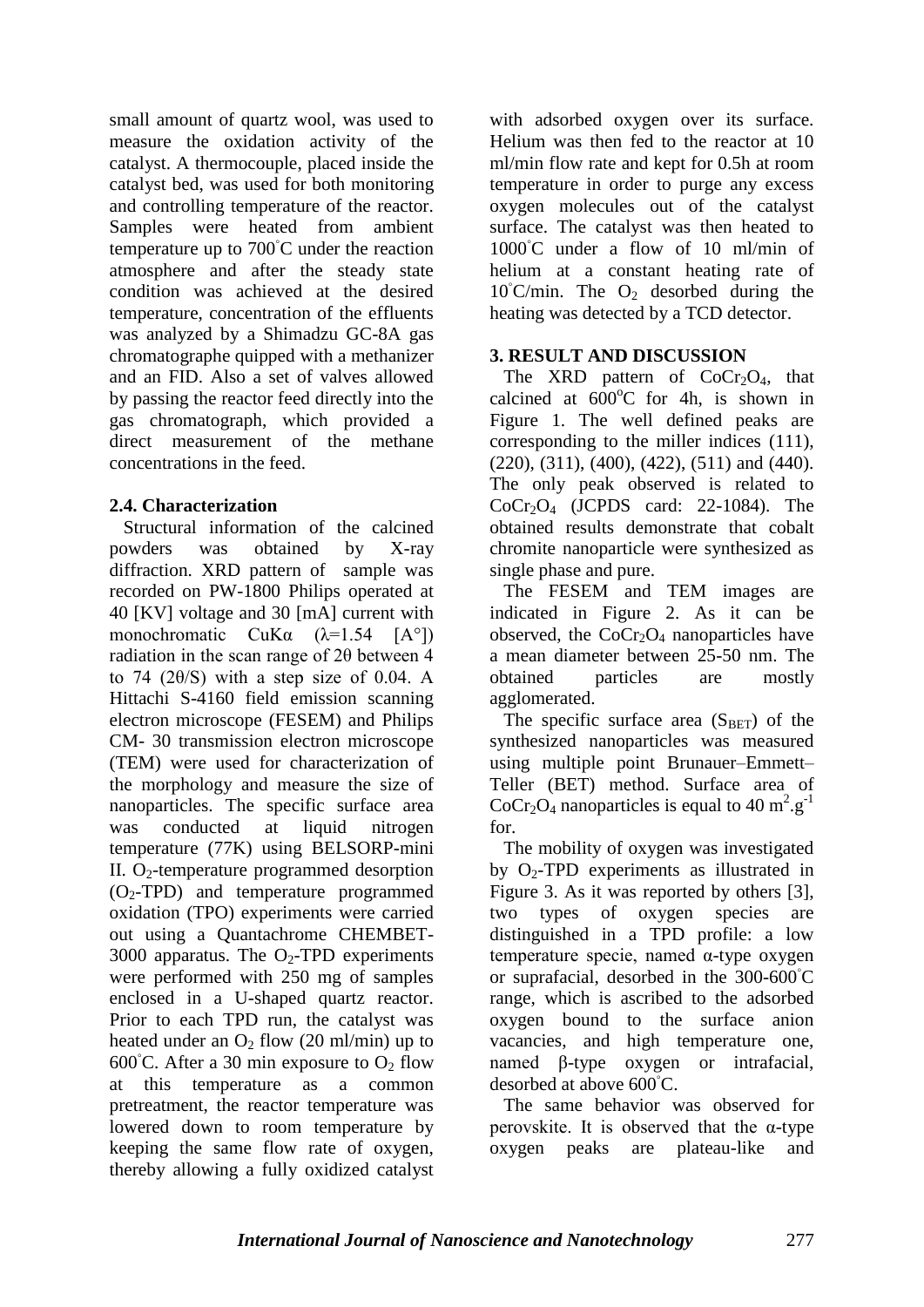relatively weak, while the β-oxygen peaks are sharp and more intense (see Figure3).

 The amount and the temperature in which  $\alpha$ -type oxygen is desorbed seem to be the key factors for the catalytic activity of pure spinels.

 Figure4. shows the activity results of chobalt chromite nanocatalyst for oxidation of CH4. This nanocatalyst shows a mild S-shape profile for  $CH<sub>4</sub>$  conversion.  $T_{50}$  and  $T_{90}$  values indicated temperature for 50% and 90% methane oxidation.  $T_{50}^{\circ}$ C  $(CH_4-0.5\%$  O<sub>2</sub>) and T<sub>50</sub><sup>°</sup>C (CH<sub>4</sub>-2% O<sub>2</sub>) is 405 °C and 365 °C, respectively. Also  $T_{90}$ °C  $(CH_4-0.5\%$  O<sub>2</sub>) and T<sub>90</sub> (CH<sub>4</sub>-2% O<sub>2</sub>) is 480◦C and 435◦C, respectively.

 CH<sup>4</sup> oxidation at low temperatures is proposed to be a suprafacial reaction, which occurs via the Eley–Rideal mechanism, where adsorbed oxygen in the vacancies is assumed to react with the methane in the gas phase. However, at elevated temperatures methane oxidation is suggested to be an intrafacial reaction dominantly involving lattice oxygen [3].



*Figure1. XRD pattern of calcined CoCr2O<sup>4</sup> nanoparticles*



**(a) (b)** *Figure2. (a) FESEM and (b) TEM images of CoCr2O<sup>4</sup> nanoparticles*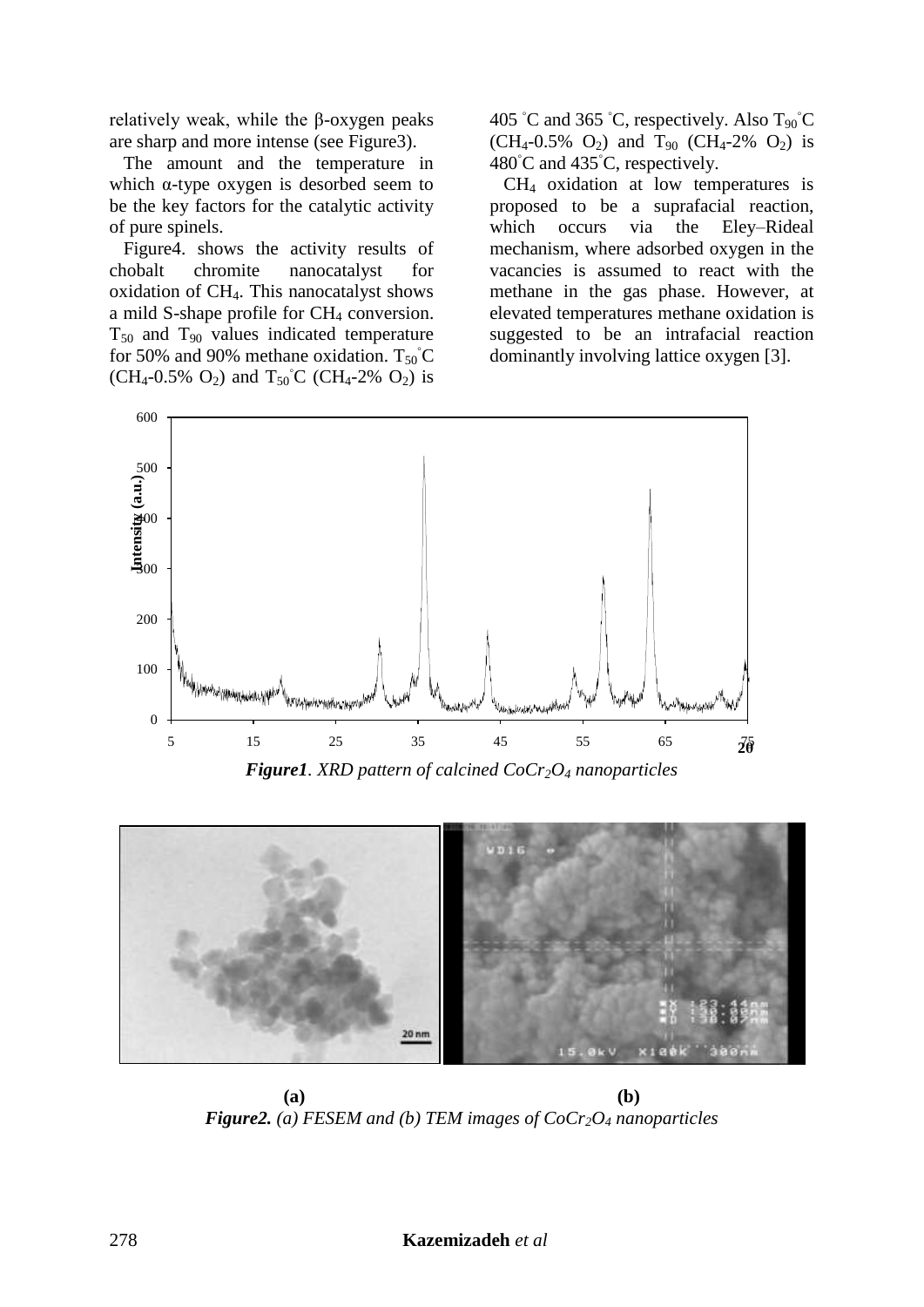

*Figure3. O2-TPD of fresh CoCr2O<sup>4</sup> nanoparticles, 10 sccm He, 10 ◦C/min from100 to 1000◦C.*



*Figure4. Methane conversion vs. temperature plots: comparison of the catalyst considered with the non-catalytic blank. Amount of nanoparticles =100 mg (a)*  $0.5\%$   $O_2$  (b)  $2\%$   $O_2$  (c) *blank*

Therefore, the very high activities of  $CoCr<sub>2</sub>O<sub>4</sub>$  for CH<sub>4</sub> oxidation can be related to its highest amount of β-oxygen desorption.

#### **4. CONCLUSION**

 Cobalt chromite nanoparticles were synthesized through conventional coprecipitation technique as a mild synthesis method with high efficiency. The characterization of the prepared sample was done by  $XRD$ ,  $N_2$ adsorption/desorption, FESEM and TEM. The obtained results show that the CoCr2O<sup>4</sup> nanospinels were produced as single phase with an average diameter between 25-50 nm. The specific surface area of the synthesized nanoparticles was 40  $m^2 \text{.} g^{-1}$ . Half conversion temperature  $(T_{50}^{\circ}C)$  was lowered to 365°C from 805°C in default of catalyst and also  $T_{90}^{\circ}$ C was 435◦C. It can be seen cobalt chromite nanospinels were found to be very efficient in methan combustion. Therefore  $CoCr<sub>2</sub>O<sub>4</sub>$ nanospinel is proposed to be used in catalytic converter in CNG vehicles.